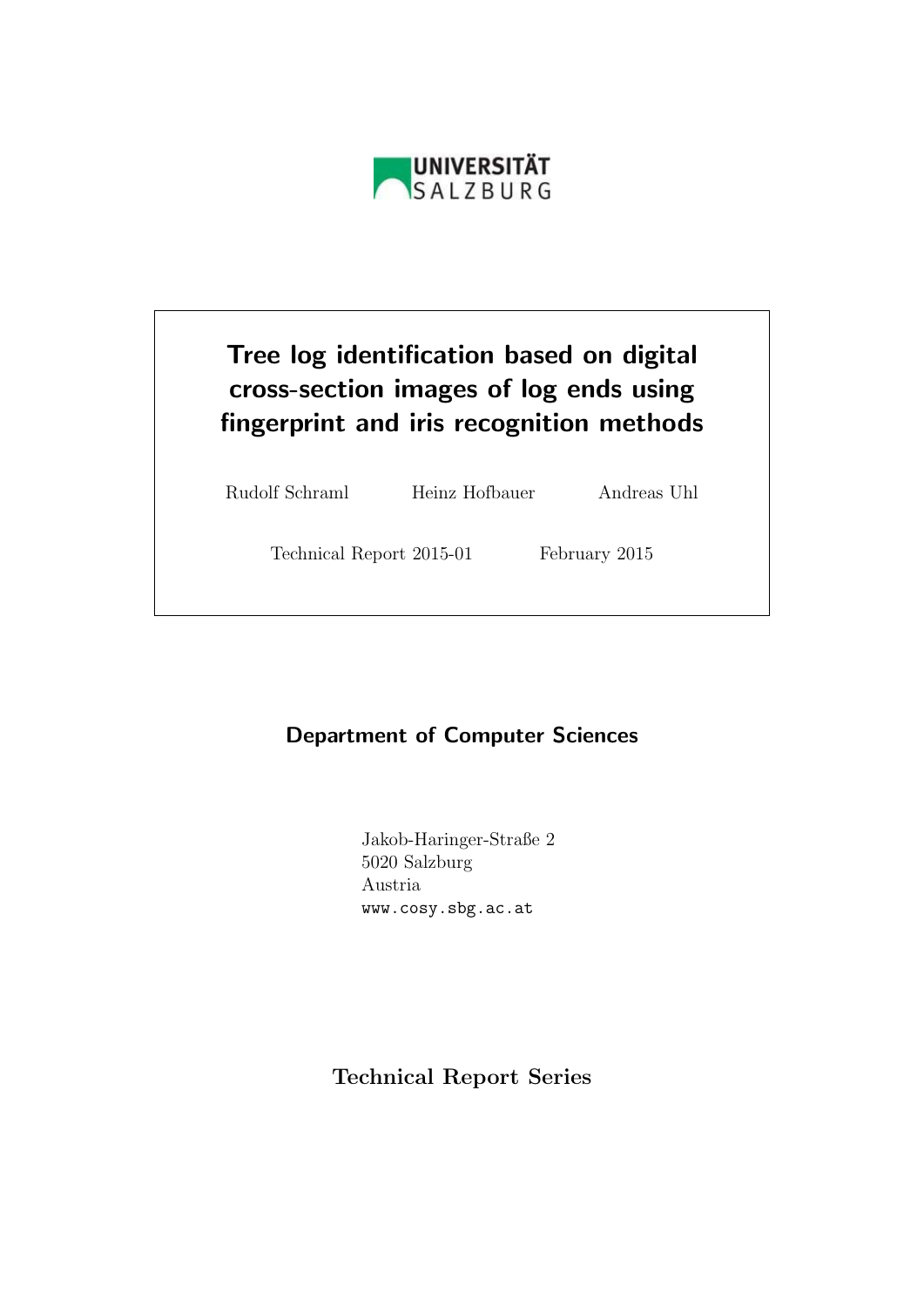### Tree log identification based on digital cross-section images of log ends using fingerprint and iris recognition methods

Rudolf Schraml Heinz Hofbauer Andreas Uhl University of Salzburg Jakob Haringer Str. 2, 5020 Salzburg

{rschraml,hhofbaue,uhl}@cosy.sbg.ac.at

#### Abstract

*Tree log biometrics is an approach to establish log traceability from forest to further processing companies. This work assesses if algorithms developed in the context of fingerprint and iris recognition can be transferred to log identification by means of cross-section images of log ends. Based on a testset built up on 155 tree logs the identification performances for a set of configurations and in addition the impacts of two enhancement procedures are assessed.*

*Results show, that fingerprint and iris recognition based approaches are suited for log identification by achieving 100% detection rate for the best configurations. In assessing the performance for a large set of tree logs this work provides substantial conclusions for the further development of log biometrics.*

#### 1. Introduction

Commonly the term biometrics stands for the study of behavioural or physiological characteristics to identify living people. But the theoretical background and the concepts of human biometrics have been carried over to the recognition of plants, vegetables, animals, industrial products and most relevant for this study to the recognition of tree logs or boards [19]. This study deals with concepts of fingerprint and iris recognition and explores their applicability to the identification of tree logs using cross-section images (CS-Images) of log ends.

In order to close the traceability gap between the forest site and the further processing companies tree log identification is an economic requirement to map the ownership of each log. Additionally, social aspects have become more important and sustainability certificates like Pan European Forest Certification (PEFC) and Forest Stewardship Council (FSC) are a must have for all end-sellers. Finally, traceability is legally bound by the European Timber Regulation (EUTR) to prohibit illegal logging in the EU [4].

State-of-the art traceability approaches rely on physically marking each log and in the past decade huge efforts were taken to push the development of new traceability approaches. For example, the final report of the Indisputable Key Project [18] promotes the usage of Radio Frequency Identification transponders to establish log traceability.

First investigations on the hypothesis that logs are separate entities on the basis of biometric log characteristics were carried out in the works of [2, 3, 5]. 2D and 3D scanners were used to extract geometric wood properties and the experiments showed low recognition rates. Furthermore, the utilized capturing devices are not applicable for industrial usage at forest site.

On account of the fact, that log end faces show features in terms of annual rings, pith position, shape and dimension it is assumed that CS-Images of log ends can be used as biometric characteristic to set-up a biometric system. A first work on log biometrics using CS-Images was presented by [1] as an effort to curb poaching of trees. For this purpose, pseudo Zernike moments are computed for CS-Images captured from poached tree stumps and first results were presented for a small testset. The achieved results were quite good but the extracted features more or less rely on the cutting pattern and the shape of the CS.

By superficially comparing annual ring patterns of log ends to human fingerprints one perceives their similarity. Based on this observation, [15] investigated temporal and longitudinal variances of CS-Images of a single tree log. The authors adopted the FingerCode approach [7] to compute and compare templates from CS-Images. Furthermore, in [14] the impact of different real world CS variation types on the robustness of biometric log recognition is assessed. Although the authors draw first conclusions on the identification performance, the utilized testset is too small and the results are not convincing.

In considering the identification performance for 150 different tree logs this work demonstrates that a biometric system using log end images is suited for log tracking. Additionally to the fingerprint-based approach utilized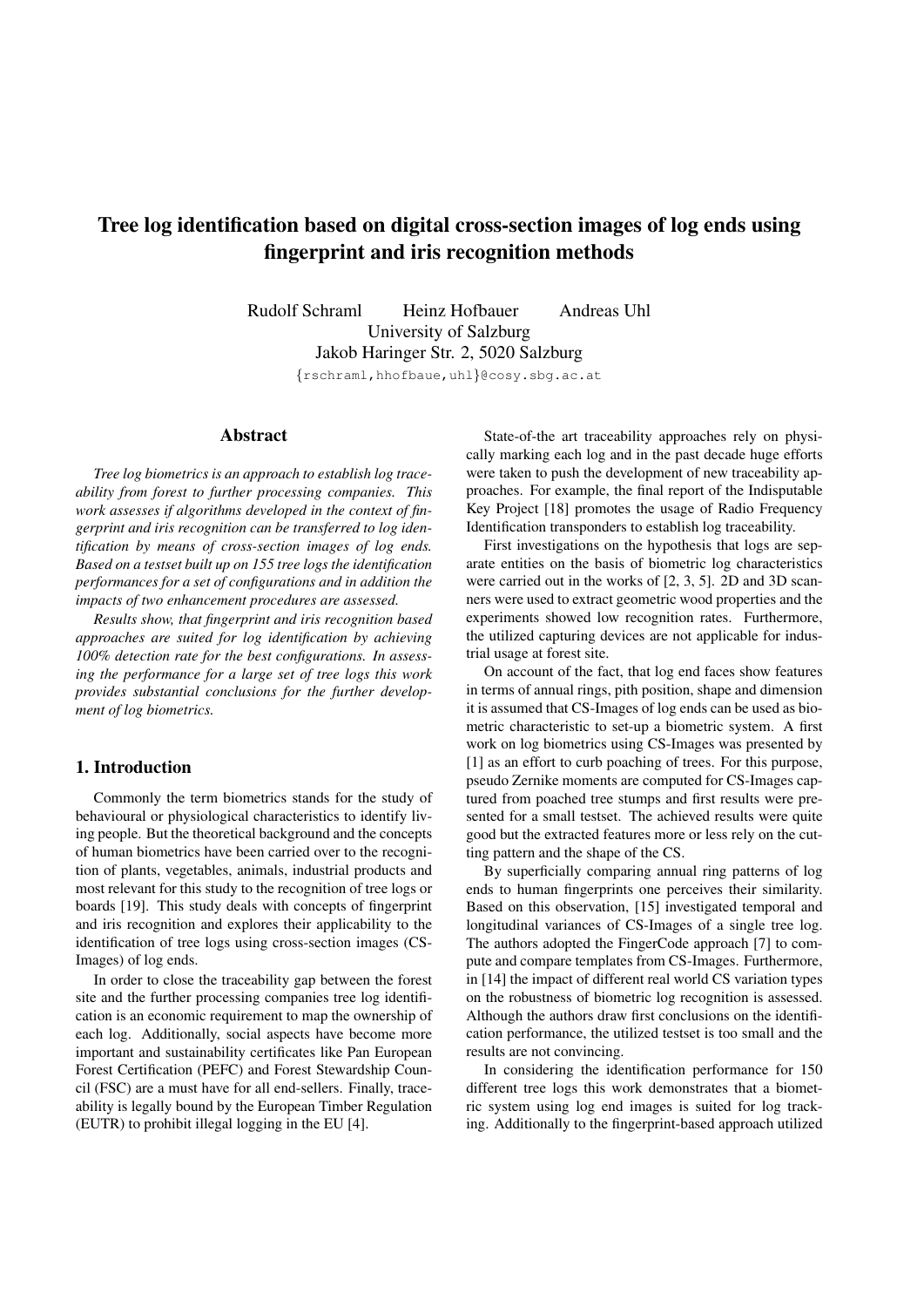in [15, 14], this work evaluates the applicability of wellknown iris recognition approaches. Furthermore, it is not clear to which extent the enhancement procedure utilized in [15, 14] influences the verification and identification performance. For this purpose, all approaches are evaluated with and without enhancement. Results show, that enhancement basically is beneficial to overcome issues caused by CS variations but it also introduces an error which deteriorates the overall performance.

Section 2 introduces the computation and matching of log templates using approaches from fingerprint and iris recognition. Subsequently, the experimental evaluation is presented in Section 3 followed by the conclusions in Section 4.

#### 2. CS-Code Computation and Matching

An exemplary enrolment and identification scheme for log biometrics is depicted in Fig. 1. Enrolment of a tree log is performed in the forest. After a tree log is cut and processed by a harvester the log end is captured by a digital camera mounted on the harvester head. Templates of logs which are computed by means of CS-Images are denoted as CS-Codes. For enrolment the computed CS-Code is stored in the database. Identification can be performed at



Figure 1: Exemplary enrolment and identification schemes

each stage of the log processing chain where an appropriate capturing device is available. Typically, identification is required when a log is delivered to a sawmill. Independent of the template computation approach procedure the CS-Image is registered and enhanced preliminary. The fingerprint and iris-based CS-Code computation schemes are depicted in Fig. 2.

#### 2.1. CS Registration and Enhancement

For registration the pith position and CS boundary have to be determined in advance. Automated approaches for pith estimation and CS segmentation were presented in [16, 11] and [17], respectively. The CS-Image is rotated around the pith position, cropped to the CS boundary box and scaled to 512 pixels in width. Rotation is performed to generate rotated versions of the input image or to align the CS to a unique rotational position.

The registered CS-Image is then utilized for the enhancement procedure. Commonly, the annual ring pattern is disturbed due to cutting and there arise different types of intraclass CS variations in real world identification scenarios [14]. The purpose of enhancement is to strengthen the annual ring pattern contrast and to compensate CS variations. Similarly to fingerprint enhancement [6], three consecutive stages are performed: Local orientation estimation, local frequency estimation and local adaptive filtering. Initially, the CS-Image is subdivided into half-overlapping blocks to reduce boundary effects caused by local filtering. On the basis of registered CS-Images which are scaled to 512 pixels in width,  $32 \times 32$  pixels blocks are a good choice in terms of timing performance and capturing local annual ring pattern information.

In the first stage, the local orientation of each block is determined based on peak estimation in the Fourier Spectrum (see [16]). Next, the local orientation field is low-pass filtered with a Gaussian to correct wrong orientation estimates. Based on the orientation estimates of each block the corresponding dominant frequency in the Fourier Spectrum is determined. Therefore, the Fourier Spectrum of each block is subdivided into sub-bands and sectors and the dominating frequency is defined as the sector sub-band which shows the maximum integral of its magnitudes. If this sector sub-band does not correspond to the block orientation it is neglected and the local frequency is interpolated using a Gaussian. Finally, the Fourier Spectrum of each block is filtered with a Log-Gabor which is tuned to the block orientation and frequency. As in [15] a bandwidth of three times the variance of the Fourier Spectrum and as spread value the blocksize/4 is utilized. After filtering, the filtered spectra are inverse transformed and utilized as new block values.

In this work additionally a variant of this procedure is evaluated which differs in the local orientation estimation procedure. Initially, local orientations are computed for each block as described above. Subsequently, the pith position is used to detect wrong orientation estimates in case the angular distance between the block origin/pith position and the local orientation estimate exceeds a threshold. Thereby, the threshold for a each block is specified by  $t = \lambda * log(\text{pi}t \text{h} \text{ distance})$ , where  $\lambda$  is an arbitrary value and the pith distance is the distance between the block origin and the pith. Thus, the threshold increases with an increasing pith distance which takes into account that annual rings close to pith are more circular. For each local orientation estimate which exceeds this threshold the estimate is replaced by the direction to the pith position. All further steps are performed equally as for the first approach.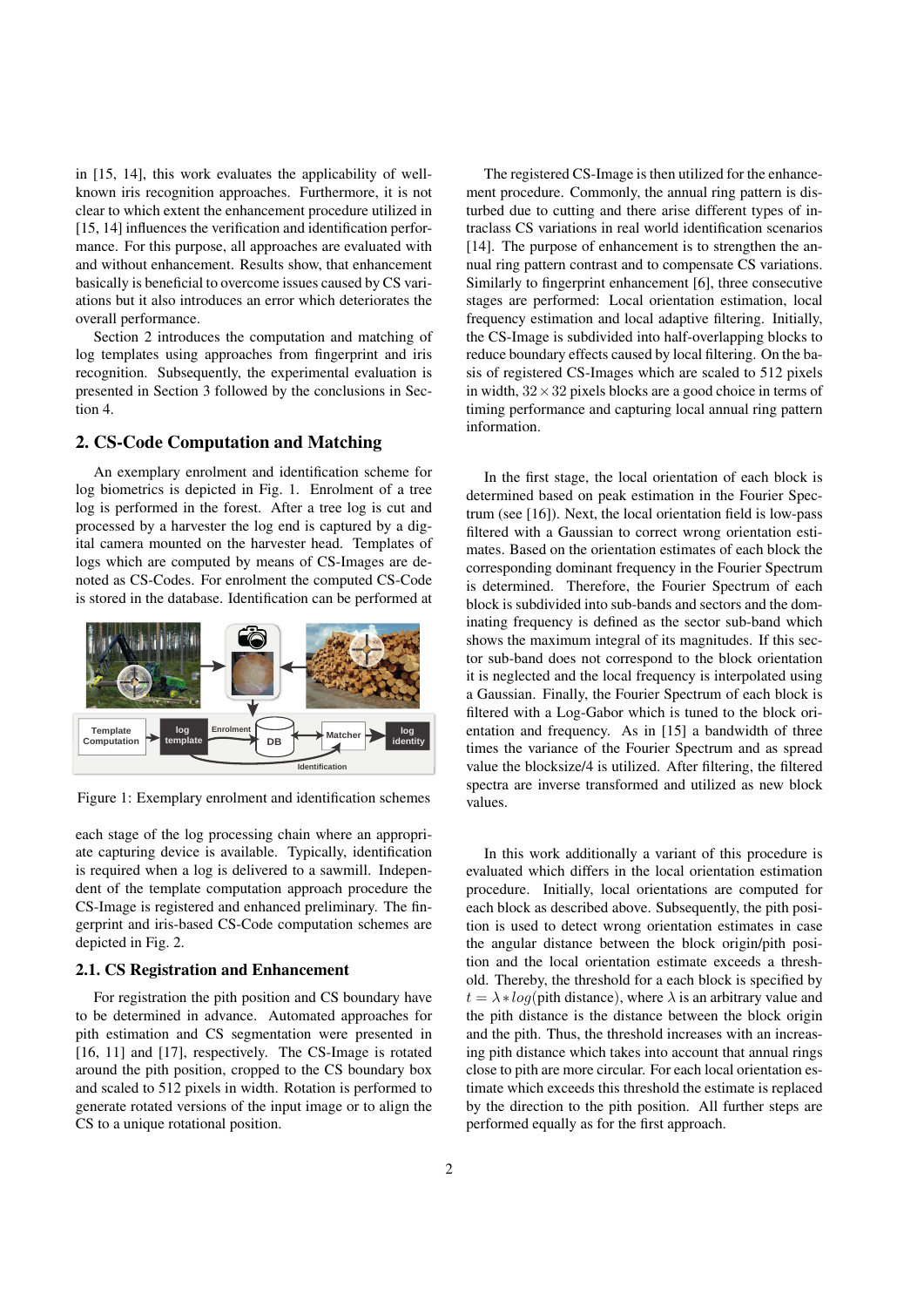

Figure 2: Fingerprint and iris based template computation and matching schemes

#### 2.2. Fingerprint-based CS-Codes

Equal as in [15, 14] the FingerCode approach is adopted to compute and compare CS-Codes from CS-Images. With intent to capture different annual ring pattern frequencies the utilized Gabor filterbank is built up on six different filters and for each filter eight rotated versions are created. CS-Code computation is performed in three stages: First, the registered and enhanced CS-Image is filtered with each filter in the filterbank. The filtered images are further subdivided into blocks (e.g.  $16 \times 16$  pixels). For all blocks of each filtered image, the grey value standard deviations are computed and stored into a matrix. Values of blocks which are not within the CS border are assigned with a marker value (e.g. -1) which is relevant for CS-Code matching. All matrices are stored as a one-dimensional vector.

Rotational variances are compensated by repeatedly computing features for rotated versions of the input CS-Image. Compared to fingerprints, the rotational misalignment range of a CS-Image is not restricted to a certain range. Therefore, rotational pre-alignment can be performed in the registration and enhancement stage. All feature vectors computed for different rotations  $(\Theta_1, \ldots, \Theta_n)$ compose the CS-Code of a CS-Image.

Matching procedures Matching between two CS-Images is performed by computing the minimum matching score (MS) between all feature vectors  $(\Theta_1, ..., \Theta_n)$  of the CS-Codes from both CS-Images. Three different matching procedures are evaluated to investigate the impact of including shape information. The MS is computed by:

$$
MS(CS_1, CS_2) = \frac{1}{M} \sum_{i=0}^{N} D(CS_1(i), CS_2(i))
$$
 (1)

where  $CS_1, CS_2$  are two feature vectors of the CS-Codes which are compared,  $i$  specifies the index of the feature value in both vectors and  $MCS_1, MCS_2$  are masks which allow to differentiate between background and CS.

The first matching procedure  $MS_{AP}$  uses a distance function which just uses feature value pairs which are in the intersection of both CSs . For normalization, M is defined by the amount of considered feature value pairs:  $M = |MCS_1 \cap MCS_2|$ . Thus, this procedure relies on the discriminative power of the annual ring pattern.

$$
D_{AP} = \begin{cases} |CS_1(i) - CS_2(i)| & \text{if } i \in MCS_1 \cap MCS_2\\ 0 & \text{otherwise} \end{cases}
$$
 (2)

For the second procedure  $MS_{AP\&S}$  the distance function  $D_{AP\&S}$  includes a penalty value  $P_{AP\&S}$ . The penalty is added to all feature value pairs which are in the symmetric difference of the CS masks and for normalization  $M =$  $|MCS_1 \cup MCS_2|+|MCS_1 \triangle MCS_2|$  is used. Hence, the MS increases for differently shaped CSs.  $P_{AP\&S}$  is defined by the mean value of the feature value distributions of both feature vectors.

$$
D_{AP\&S} = \begin{cases} |CS_1(i) - CS_2(i)| + & \text{if } i \in MCS_1 \triangle MCS_2\\ |CS_1(i) - CS_2(i)| & \text{if } i \in MCS_1 \cap MCS_2\\ 0 & \text{otherwise} \end{cases} \quad (3)
$$

Finally, the third procedure uses score level fusion of the  $MS_{AP}$  score and the False Negative Rate (F) which is computed for  $(MCS_1, MCS_2)$ . F is defined as the ratio between the symmetric difference of the two masks and total amount of pixels in the smaller mask. For score level fusion  $MS_{AP}$  and F are normalized using different factors  $\sigma_{AP}, \sigma_F$  so that they become equally weighted in the score level fusion.

$$
F = \frac{MCS_1 \triangle MCS_2}{\min(|MCS_1|, |MCS_2|)}, \, MS_{AP,F} = MS_{AP} \cdot \sigma_{AP} + F \cdot \sigma_F
$$
\n<sup>(4)</sup>

#### 2.3. Iris-based CS-Codes

The pith of a cross-section is a unique feature which can be used as reference point. In combination with the CS border it is used to polar transform CS-Images. In this work polar transformed CS-Images are treated like polar iris images and it is evaluated if iris feature extractors and comparators are applicable for log biometrics.

For this purpose, the registered and enhanced CS-Image is transformed by using bi-cubic interpolation. For normalization each pixel in the polar image is stretched according to the max. pith to border radius. Two different formats for the polar-transformation are evaluated. The first is equal to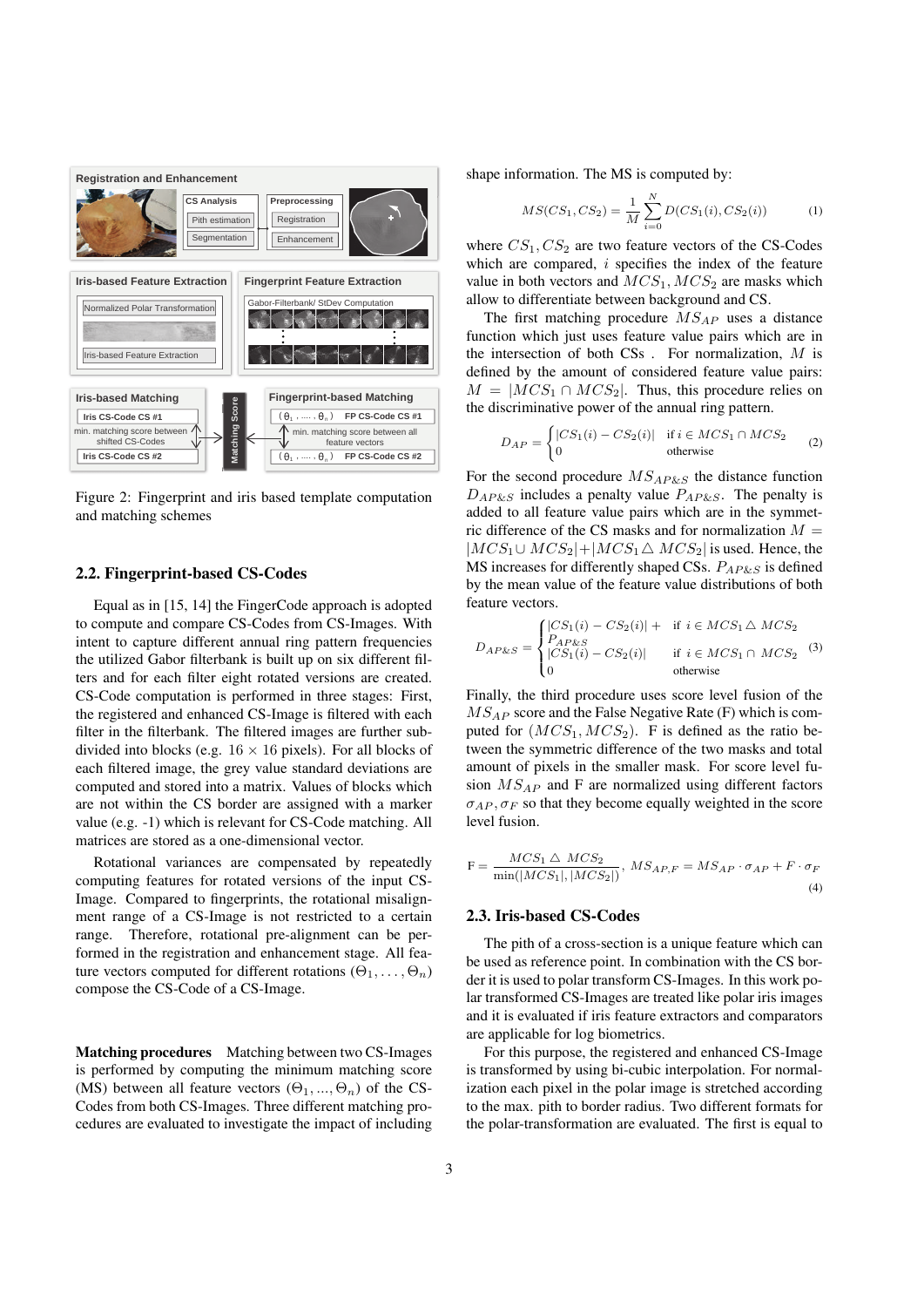the usual format demanded by many iris feature extractors:  $512 \times 64$  pixels. Compared to the size of the iris, CSs are larger and the transformation is not restricted to an annular shaped ring. Thus, a second format with  $512 \times 512$  pixels is evaluated. The polar transformation scheme is depicted in Fig. 3. For iris recognition based CS-Code computation and template matching the USIT package [13] is utilized (see Section 3).



Figure 3: CS-Image polar transformation scheme

#### 3. Experiments

In the experiments the verification and identification performances for different configurations are assessed. Introductory, the testset is outlined and the experimental setup for the utilized configurations is described (see Section 3.1). Finally, the results are presented and discussed in Section 3.2.

**Testset** Two testsets  $(TS_1$  and  $TS_2$ ) form the basis for the experimental evaluation. For  $TS_1$  50 different tree logs were captured four times with and without flash. Additionally, the ends of eight logs were cross-cut and captured once again, with and without flash. In  $TS_2$  105 logs were captured three times without flash. For each CS-Image the pith position and the CS border were determined manually and are utilized for the experiments.



Figure 4: Testset One  $(TS_1)$ : Each row shows four CS-Images of a single log. The first two CS-Images illustrate the difference of capturing the log end with and without flash. The latter two images are taken after the log end was cross-cut, with and without flash.

#### 3.1. Experimental Setup

For all CS-Images of the testsets CS-Codes and MSs were computed for different configurations and enhancement procedures. Subsequently, the setup for the enhancement procedures and the different CS-Code computation approaches are outlined.



Figure 5: Testset Two  $(TS_2)$ : CS-Images from 8 logs

**Enhancement** The first procedure, entitled as  $ENH_1$ , is equal to the procedure suggested in [15]. As described in Section 2.1 the second just differs in the local orientation estimation procedure and is entitled as  $ENH<sub>2</sub>$ . For comparison, all configurations are additionally evaluated without enhancement  $ENH_{no}$ .

Fingerprint (FP) configurations Rotational variances are compensated by computing feature vectors for rotations in the range from  $-15^\circ$  to  $15^\circ$ . The CS-Codes are computed using  $16 \times 16$  non-overlapping blocks and the Gabor filterbank is build up on six different filters tuned to 8 directions:  $G(\lambda, \theta, \sigma, \gamma) = G(\lambda, \sigma) =$  $((1.5, 2), (2.5, 2), (3.5, 3), (4.5, 3), (5.5, 3), (6.5, 3)), \theta =$  $\{0, 22.5, ..., 135, 157.5\}, \gamma = 0.7$ 

Iris configurations Different configurations based on the feature extractors and comparators provided by the USIT package [13] are utilized. In addition, two different formats for the CS-Image polar-transformation are evaluated:  $512 \times$ 64 and  $512\times512$  pixels. In case of  $512\times64$  pixels we utilize the following feature extractors:  $lg$  [10],  $ko$  [8],  $cr$  [12] and qsw [9]. Except for ko which uses koc as comparator all MSs are computed using the Hamming distance (hd).

For  $512 \times 512$  pixels polar CS-Images the lq algorithm was extended to textures bigger than the  $512 \times 64$  in accord with the original algorithm by defining the region of interest (ROI) through a number of rows  $r$  with a height  $h_r$ . Like the original, a row is condensed into a 1-D signal which is run through the Gabor filtering process. Since it is not clear which configuration of r and  $h_r$  is best we choose to use a variance of combinations, including combinations where the ROI does not span the whole texture. However, unlike the iris biometry case which excludes the outer iris boundary, which frequently exhibits occlusions by cilia, we choose to exclude the inner texture, which essentially stretches a low number of pixels to the texture width, thus providing nearly no usable information. Note that the size of the feature vector is dependent on  $h_r$ . Furthermore the algorithm by Ko et al. was simply adopted by allowing bigger textures without adapting the cell-size which is averaged. Note that as a result the length of the feature vector increases with the size of the texture. Rotational variances are compensated by shifting the CS-Codes in a range be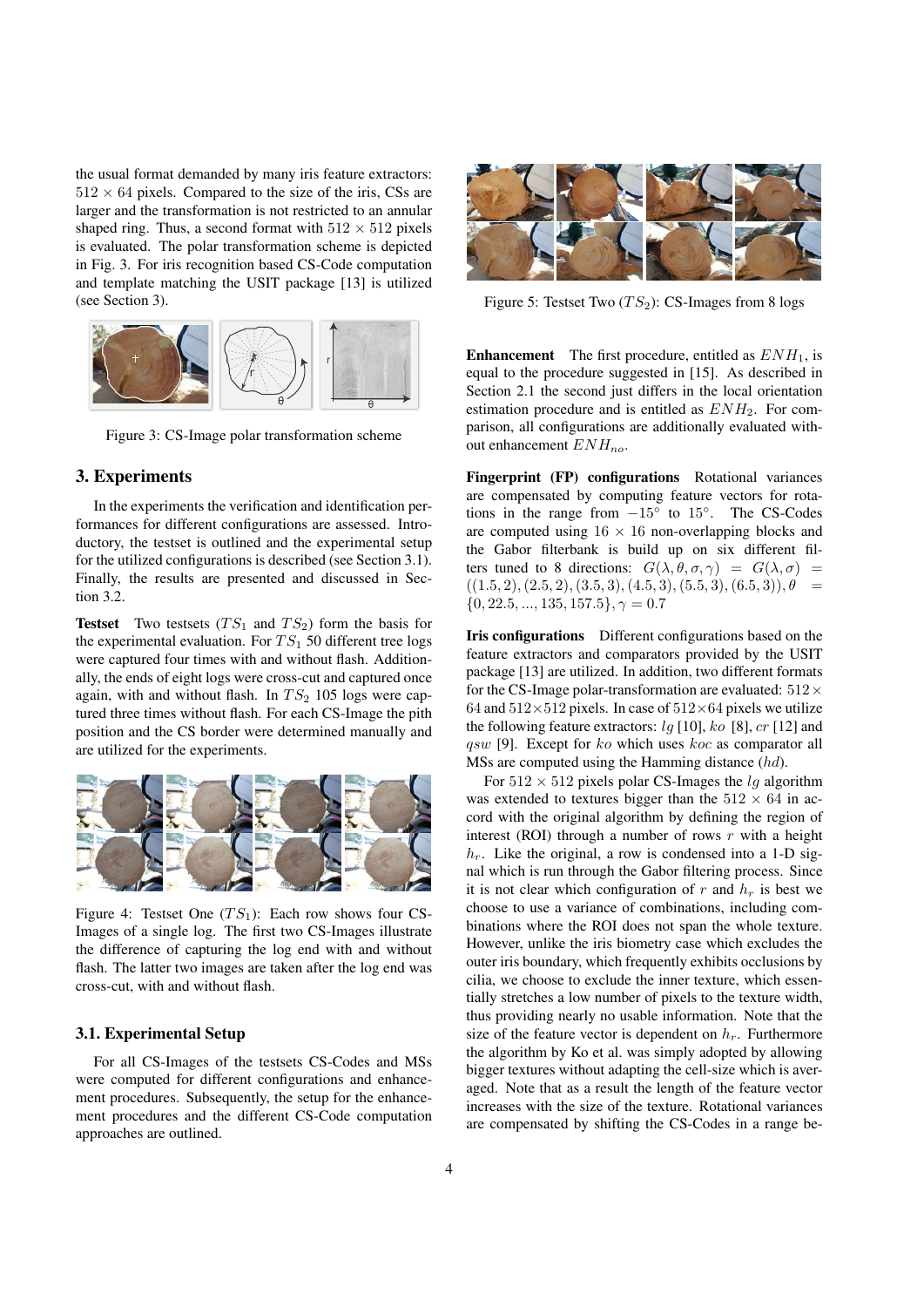tween −7 to 7 feature vector positions.

#### 3.2. Results and Discussion

The experimental evaluation is performed in two stages. First, we evaluate the verification and identification performance for all configurations. Based on the EERs and Rank 1 recognition rates conclusions on the general applicability of the FP and iris approaches and the impact of enhancement are presented. Second, a closer examination on the intra- and interclass score distribution (SD) subsets points out how the enhancement and CS variations affect the intra- & interclass separability and thus the biometric system performance.

#### 3.2.1 Verification Performance Evaluation

The EERs for all configurations computed for  $TS_1$  and  $TS_2$ are depicted in Table 1. Most important for this work, most of the EERs are quite low and show a high degree of separability between the intra- and interclass SD for a large set of tree logs.

| Configuration   |               | $\text{Enh}_{NO}$ | Enh <sub>1</sub> | Enh <sub>2</sub> |
|-----------------|---------------|-------------------|------------------|------------------|
| 岊               | $MS_{AP}$     | 15.7              | 17               | 0.9              |
|                 | $MS_{AP\&S}$  | 1.85              | 0.74             | 0.68             |
|                 | $MS_{AP.F}$   | 1.53              | 0.37             | 0.17             |
| IRIS<br>512x512 | lq, hd(16/32) | 0.21              | 0.68             | 0.82             |
|                 | lq, hd(50/10) | 0.16              | 0.72             | 0.32             |
|                 | lq, hd(64/08) | 0.16              | 0.76             | 0.51             |
|                 | ko, koc       | 2.73              | 4.88             | 4.24             |
| IRIS<br>512x64  | $cr$ , $hd$   | 5.27              | 3.41             | 4.97             |
|                 | lq, hd        | 1.34              | 3.64             | 5.42             |
|                 | qsw, hd       | 3.44              | 5.73             | 8.33             |
|                 | ko,koc        | 4.95              | 8.09             | 7.35             |

Table 1: EERs [%] for the FP and iris configurations

Equal as in [14] the EERs of the FP configurations show that shape information improves the verification performance. Except  $MS_{AP}$ , all other configurations include shape information in some way, e.g. the polar transformation relies on the CS boundary. Basically, the results for  $MS_{AP}$  show the discriminative power of the annual ring pattern solely and it is very amazing that  $MS_{AP}$  and  $ENH<sub>2</sub>$ achieves an EER of 0.9%. As expected, the utilized enhancement procedures improve the EERs of all FP configurations. Furthermore, the results of the FP configurations show that  $ENH_2$  leads to better EERs than  $ENH_1$ . For the iris configurations enhancement does not improve the EERs. This is very likely caused by the block artefacts of the enhancement procedures which are carried to the polar CS-Images.

Considering the iris configurations the results show that the best EERs are reached using  $lg$  as feature extractor. Furthermore, the different variations for  $lg$  in terms of number of rows and row height  $(r / h_r)$  show that an increas-



Figure 6: Intra-, Interclass SDs for selected configurations. [ X-Axis: Matching Score, Y-Axis: Probability]

ing number of rows improves the verification performance. Overall configurations the best EERs are achieved using  $lq$ ,  $hd(50,10)$  and  $lq$ ,  $hd(64,08)$ . Although  $lq$ ,  $hd(50,10)$  ignores 12 pixel of each image the results are equal to the second configuration.

Regarding the two different polar-transformation formats, the results show that the larger format improves the EERs for the feature extractors which are assessed for both formats  $(lq$  and  $ko)$ .

In Fig. 6 the intra-, interclass SDs for selected FP and iris configurations are depicted in the first and second row, respectively. These charts point out a significant difference which is not recognizable when considering just the EERs. Basically, they illustrate that the intra- and interclass SDs of the depicted FP and iris configurations are statistically significantly different.

For the FP configurations the charts for the three different matching procedures ( $ENH_{NO}$ ) illustrate that by including shape information the separability is improved. Compared to the FP configurations, the interclass SDs of the iris configurations show a low variance and are thus narrow shaped. On the other hand, the intraclass SDs show a high variance and are broad shaped. Thereby, an increasing number of rows enforces this observation and the separability increases.

#### 3.3. Identification Performance Evaluation

An overview on the identification performance is depicted in Fig. 7. For each configuration, the Rank 1 recognition rates are given for  $TS_1$ ,  $TS_2$  and for the combination of both  $(TS_1 \& TS_2)$ . Results show, that the recognition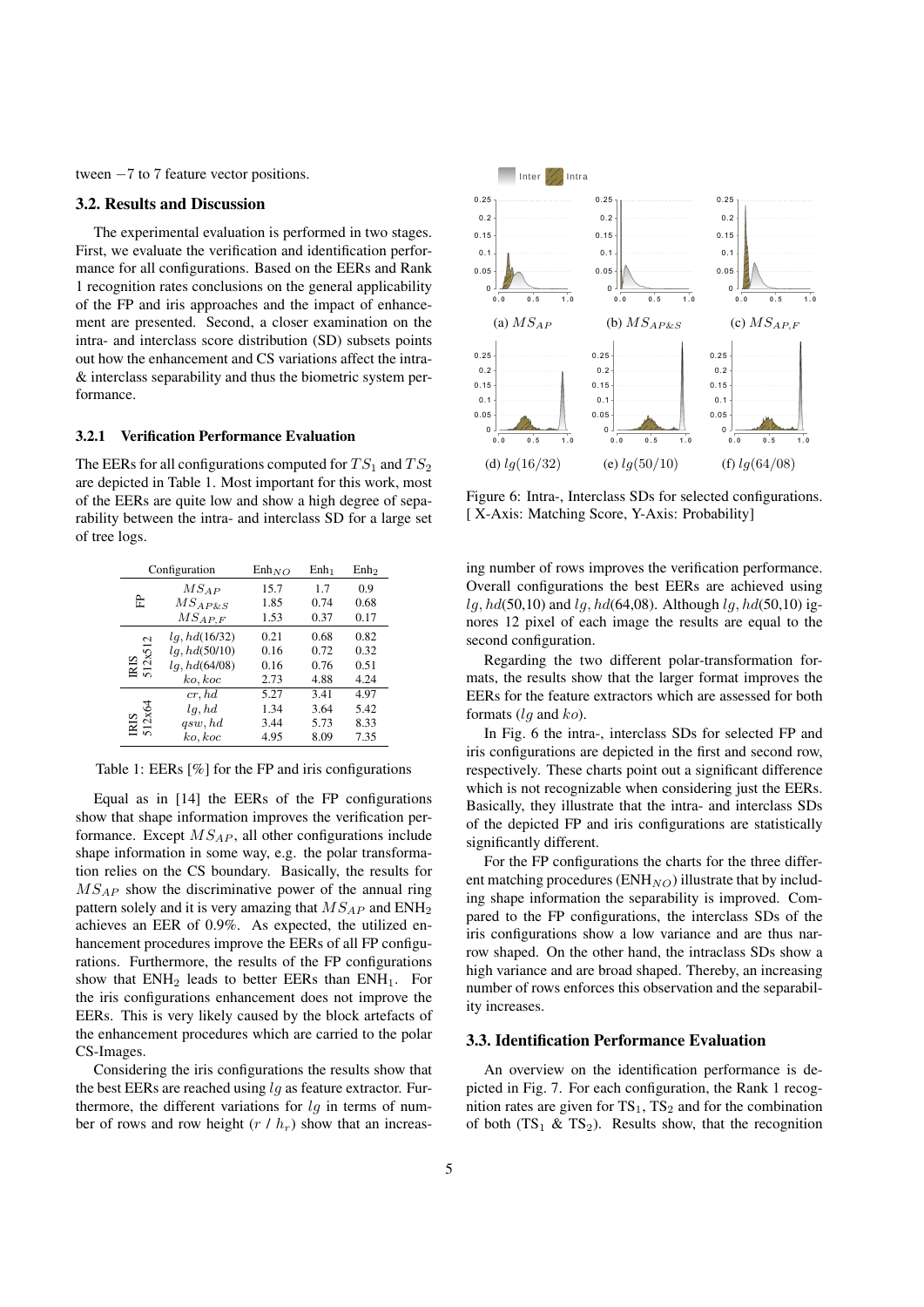

Figure 7: Identification performance evaluation - Rank 1 detection rates

rates for  $TS_1$  are lower than for  $TS_2$ . The total recognition rate for the combination of  $TS_1 \& TS_2$  is somewhere inbetween. The lower rates for  $TS_1$  are caused by the higher degree of CS-variations in  $TS_1$ .

For the FP configurations each matching procedure achieves 100% recognition rate for at least one enhancement procedure. Surprisingly, nearly all iris configurations which use  $lg$  and  $512 \times 512$  pixels achieve a recognition rate of 100% independent of the enhancement.

#### 3.4. Intra-, Interclass Subset Analysis

In order to illustrate the impact of the testset structure and the enhancement procedures on the performance an analysis of the intra- and interclass SD subsets is presented.

For this purpose, the cumulative distribution functions (CDFs) of the intra- and interclass SDs of each testset are considered individually for  $MS_{AP}$  (without and with enhancement). The intraclass CDFs in Fig. 8a illustrate that



Figure 8: CDFs for the intra-/ interclass SD subsets of two selected configurations. [ X-Axis: Matching Score, Y-Axis: Probability]

the intraclass MSs of  $TS_1$  are inferior than those from  $TS_2$ . Thereby, Fig. 8b shows that  $ENH<sub>2</sub>$  reduces this difference and the intraclass CDFs get closer and shift to the left. Although the interclass CDFs also shift slightly to the left the overlap between the intra- and interclass CDFs decreases and thus the performance is improved.

The inferior intraclass  $MSs$  of  $TS_1$  are caused by CS variations included in  $TS_1$ . The CDFs for all intraclass SD

subsets of TS<sub>1</sub> computed with  $MS_{AP}$ / ENH<sub>NO</sub> are shown in Fig. 9.



Figure 9: Intraclass SD Subset Analysis for  $TS_1$ . NF = No Flash,  $F =$  Flash,  $CNF =$  Cut No Flash,  $CF =$  Cut Flash. [ X-Axis: Matching Score, Y-Axis: Probability]

As expected, the CS-Images captured with and without flash (F, NF) are quite similar to each other. Furthermore, CS-Images of CSs captured with flash (F) are more similar to each other than those captured without flash (NF). MSs computed between CS-Images captured without and those with flash (NF-F) show up inferior MSs. Finally, and as investigated in [15, 14] the chart illustrates the impact of cross- cutting the log end on the performance. Matching scores computed between the initial log end CS- Images and the cross-cut log end CS-Images are shown in the subsets: F-CF, F-CNF, NF-CF and NF-CNF. Fig. 9 illustrates that these subsets show inferior MSs compared to the other subsets.

#### 4. Conclusions

This work demonstrates that FP and iris recognition based approaches can be successfully transferred to the field of wood log tracking. Based on the variety of 155 logs the results are a first indication for the applicability of log biometrics to log identification.

In case of the FP recognition based approach the best